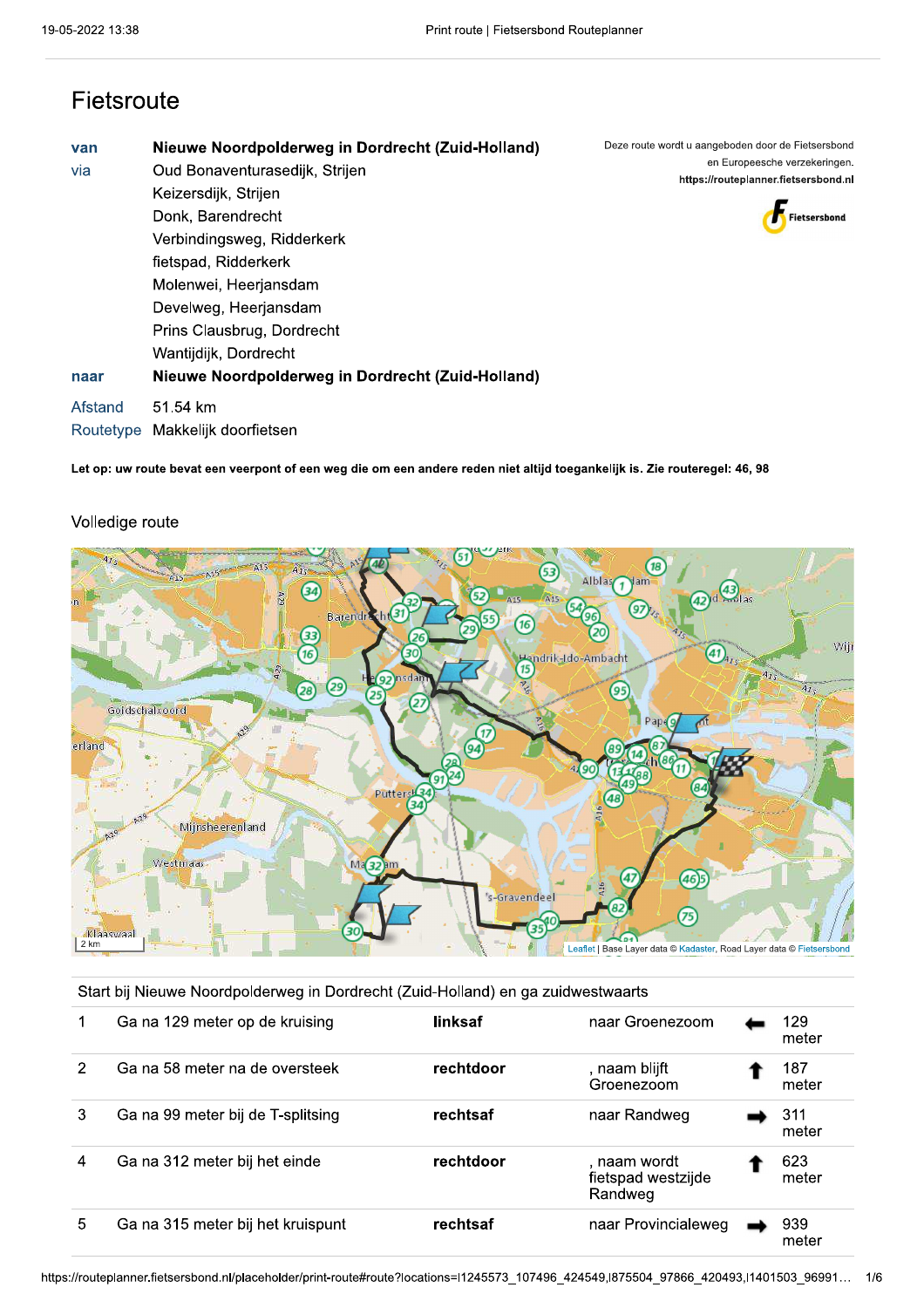| 19-05-2022 13:38 |                                                                                                                                                                              | Print route   Fietsersbond Routeplanner |                                             |          |
|------------------|------------------------------------------------------------------------------------------------------------------------------------------------------------------------------|-----------------------------------------|---------------------------------------------|----------|
| 6                | Ga na 197 meter bij het kruispunt<br>Deze afslag is bij een Verkeerslicht.                                                                                                   | schuin links                            | naar fietspad<br>oostzijde Rondweg          | 1.1 km.  |
| 7                | Ga na 1.5 km. bij het kruispunt<br>Deze afslag is bij een Verkeerslicht.                                                                                                     | schuin links                            | , naam blijft fietspad<br>oostzijde Rondweg | 2.7 km.  |
| 8                | Ga na 1.5 km. bij het kruispunt                                                                                                                                              | schuin links                            | , naam blijft fietspad<br>oostzijde Rondweg | 4.2 km.  |
| 9                | Ga na 919 meter op de kruising<br>In dit routeonderdeel zit een Dit is een gastadres van<br>Vrienden op de Fiets met de volgende beschrijving:<br>Verblijftype: Logeerkamer. | rechtsaf                                | naar Kilweg                                 | 5.2 km.  |
| 10               | Ga na 821 meter bij het kruispunt                                                                                                                                            | rechtdoor                               | , naam wordt<br>Amstelwijckfietsbrug        | 6.0 km.  |
| 11               | Ga na 408 meter bij de Y-splitsing                                                                                                                                           | schuin links                            | naar fietspad                               | 6.4 km.  |
| 12               | Ga na 249 meter bij het einde                                                                                                                                                | rechtdoor                               | , naam wordt<br>Rijksstraatweg              | 6.7 km.  |
| 13               | Ga na 514 meter bij het kruispunt                                                                                                                                            | rechtsaf                                | naar Provincialeweg                         | 7.2 km.  |
| 14               | Ga na 423 meter bij de zijstraat<br>Deze afslag is bij een weg met de volgende beschrijving:<br>Let op: landbouwverkeer toegestaan!.                                         | schuin rechts                           | , naam blijft<br>Provincialeweg             | 7.6 km.  |
| 15               | Ga na 580 meter op de kruising                                                                                                                                               | linksaf                                 | naar Wieldrechtse<br>Zeedijk                | 8.2 km.  |
| 16               | Ga na 171 meter op de kruising                                                                                                                                               | linksaf                                 | naar Provincialeweg                         | 8.4 km.  |
| 17               | Ga na 269 meter bij de zijstraat<br>In dit routeonderdeel zit een Negeren in lijst afwijkingen LF.                                                                           | linksaf                                 | , naam blijft<br>Provincialeweg             | 8.6 km.  |
| 18               | Ga na 15 meter bij de T-splitsing                                                                                                                                            | linksaf                                 | , naam blijft<br>Provincialeweg             | 8.6 km.  |
| 19               | Ga na 238 meter bij het einde                                                                                                                                                | rechtdoor                               | , naam wordt<br>Kiltunnel                   | 8.9 km.  |
| 20               | Ga na 409 meter bij het einde<br>Op deze weg komt u in de woonplaats 's-Gravendeel.                                                                                          | rechtdoor                               | naam wordt<br>Kiltunnelweg                  | 9.3 km.  |
| 21               | Ga na 572 meter bij het kruispunt                                                                                                                                            | schuin rechts                           | naar Strijenseweg                           | 9.9 km.  |
| 22               | Ga na 240 meter bij het kruispunt                                                                                                                                            | rechtsaf                                | naar Boendersweg                            | 10.1 km. |
| 23               | Ga na 1.0 km. op de kruising                                                                                                                                                 | rechtsaf                                | naar Eerste<br>Kruisweg                     | 11.1 km. |
| 24               | Ga na 1.1 km. bij het kruispunt                                                                                                                                              | linksaf                                 | naar<br>Maasdamseweg                        | 12.3 km. |
| 25               | Ga na 976 meter bij de T-splitsing                                                                                                                                           | linksaf                                 | naar 2e Kruisweg                            | 13.2 km. |
| 26               | Ga na 48 meter op de kruising                                                                                                                                                | schuin links                            | naar<br>Maasdamseweg                        | 13.3 km. |
| 27               | Ga na 1.0 km. bij de T-splitsing                                                                                                                                             | schuin links                            | naar Kromme<br>Elleboog                     | 14.3 km. |
| 28               | Ga na 152 meter bij de rotonde<br>Op deze weg komt u in de woonplaats Maasdam.                                                                                               | linksaf                                 | naar Trambaan                               | 14.5 km. |
| 29               | Ga na 506 meter bij de zijstraat                                                                                                                                             | schuin links                            | , naam blijft<br>Trambaan                   | 15.0 km. |
| 30               | Ga na 54 meter na de oversteek                                                                                                                                               | rechtdoor                               | , naam wordt Oud<br>Bonaventurasedijk       | 15.1 km. |
| 31               | Ga na 1.8 km. bij de Y-splitsing<br>Op deze weg komt u in de woonplaats Strijen.                                                                                             | schuin rechts                           | naar Cillaarswegje                          | 17.0 km. |
| 32               | Ga na 371 meter na de oversteek                                                                                                                                              | schuin links                            | naar Hoekseweg                              | 17.4 km. |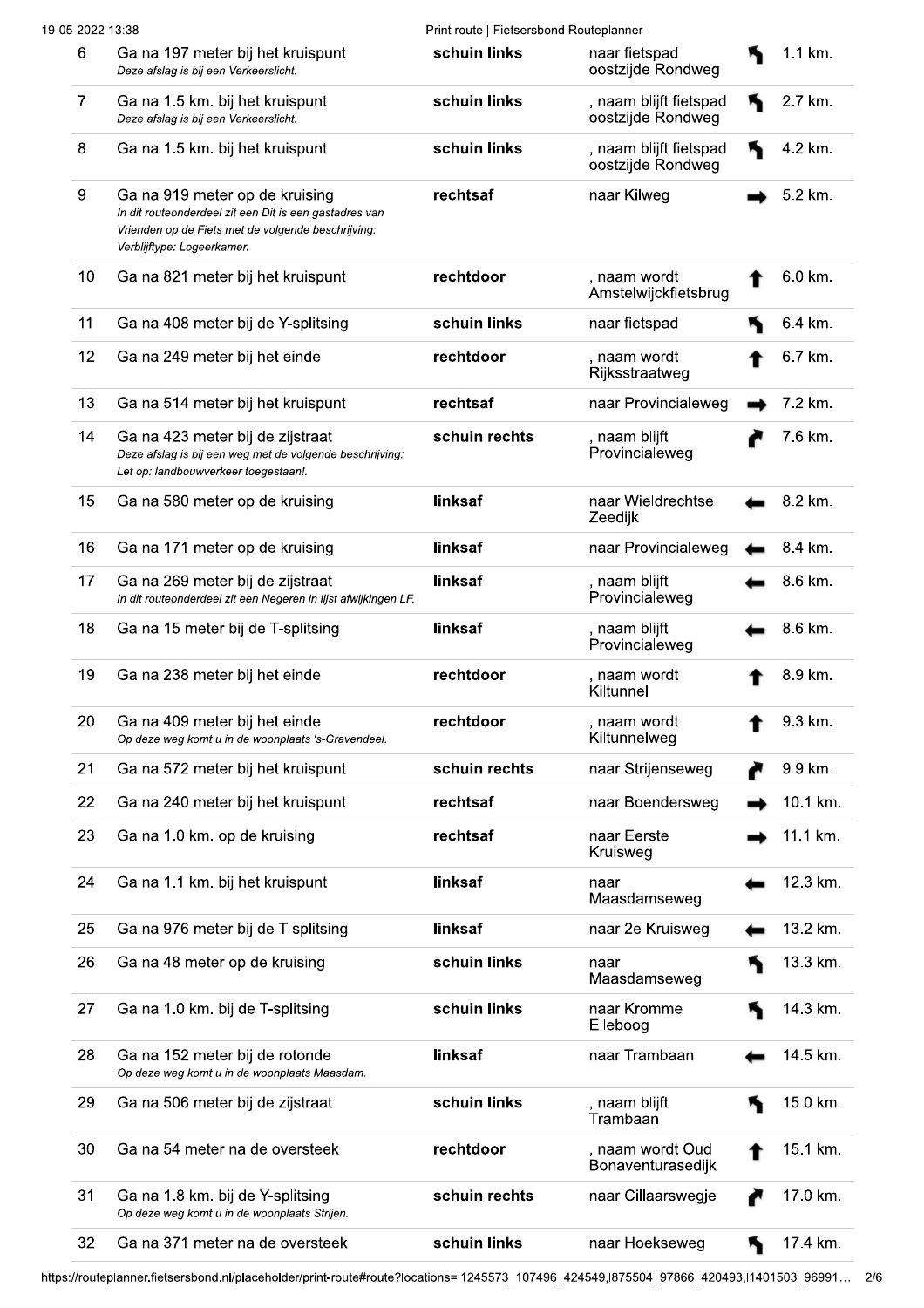| 19-05-2022 13:38 |                            |                                                                                                                                                                                                                                                                                                                                                                                                                                                                                                                                                 | Print route   Fietsersbond Routeplanner |                                                                                                     |  |          |  |
|------------------|----------------------------|-------------------------------------------------------------------------------------------------------------------------------------------------------------------------------------------------------------------------------------------------------------------------------------------------------------------------------------------------------------------------------------------------------------------------------------------------------------------------------------------------------------------------------------------------|-----------------------------------------|-----------------------------------------------------------------------------------------------------|--|----------|--|
|                  | 33                         | Ga na 538 meter bij het kruispunt<br>Deze afslag is bij een Verkeerslicht.                                                                                                                                                                                                                                                                                                                                                                                                                                                                      | rechtsaf                                | naar Keizersdijk                                                                                    |  | 18.0 km. |  |
|                  | 34                         | Ga na 55 meter bij de zijstraat                                                                                                                                                                                                                                                                                                                                                                                                                                                                                                                 | schuin links                            | , naam blijft<br>Keizersdijk                                                                        |  | 18.0 km. |  |
|                  | 35                         | Ga na 381 meter bij de Y-splitsing                                                                                                                                                                                                                                                                                                                                                                                                                                                                                                              | schuin rechts                           | naar Gatsedijk                                                                                      |  | 18.4 km. |  |
|                  | 36                         | Ga na 1.1 km. bij de zijstraat<br>Op deze weg komt u in de woonplaats Maasdam.                                                                                                                                                                                                                                                                                                                                                                                                                                                                  | rechtsaf                                | naar Dorpsstraat                                                                                    |  | 19.5 km. |  |
|                  | 37                         | Ga na 722 meter bij het kruispunt                                                                                                                                                                                                                                                                                                                                                                                                                                                                                                               | linksaf                                 | naar Raadhuisstraat                                                                                 |  | 20.2 km. |  |
|                  | 38                         | Ga na 52 meter bij het kruispunt                                                                                                                                                                                                                                                                                                                                                                                                                                                                                                                | rechtsaf                                | naar Hoeksedijk                                                                                     |  | 20.3 km. |  |
|                  | 39                         | Ga na 44 meter bij de zijstraat                                                                                                                                                                                                                                                                                                                                                                                                                                                                                                                 | schuin rechts                           | , naam blijft<br>Hoeksedijk                                                                         |  | 20.4 km. |  |
|                  | 40                         | Ga na 1.4 km. bij het einde                                                                                                                                                                                                                                                                                                                                                                                                                                                                                                                     | rechtdoor                               | , naam wordt<br>Maasdamsedijk                                                                       |  | 21.8 km. |  |
|                  | 41                         | Ga na 97 meter bij de zijstraat<br>Op deze weg komt u in de woonplaats Puttershoek.                                                                                                                                                                                                                                                                                                                                                                                                                                                             | schuin rechts                           | naar Laan van<br>Heemstede                                                                          |  | 21.9 km. |  |
|                  | 42                         | Ga na 458 meter bij de T-splitsing                                                                                                                                                                                                                                                                                                                                                                                                                                                                                                              | schuin rechts                           | naar Schouteneinde                                                                                  |  | 22.4 km. |  |
|                  | 43                         | Ga na 563 meter bij de T-splitsing                                                                                                                                                                                                                                                                                                                                                                                                                                                                                                              | rechtsaf                                | , naam blijft<br>Schouteneinde                                                                      |  | 22.9 km. |  |
|                  | 44                         | Ga na 43 meter bij de Y-splitsing                                                                                                                                                                                                                                                                                                                                                                                                                                                                                                               | schuin links                            | naar<br>Oosthavenzijde                                                                              |  | 23.0 km. |  |
|                  | 45                         | Ga na 61 meter bij de zijstraat                                                                                                                                                                                                                                                                                                                                                                                                                                                                                                                 | rechtsaf                                | , naam blijft<br>Oosthavenzijde                                                                     |  | 23.0 km. |  |
|                  | $\left( 1, \ldots \right)$ | Ga na 71 meter bij kade                                                                                                                                                                                                                                                                                                                                                                                                                                                                                                                         | rechtdoor                               | naar veerpont over<br>Oude Maas Oude<br>Maas in<br>Puttershoek<br>(Hoeksche Waard,<br>Zuid-Holland) |  | 23.1 km. |  |
|                  | 47                         | Ga na 294 meter bij kade<br>In dit routeonderdeel zit een Niet altijd toegankelijk, en een<br>Veerpont met de volgende beschrijving: Naam: Puttershoek<br>- Zwijndrecht Groote Lindt; Plaatsnaam: Puttershoek,<br>Zwijndrecht Groote Lindt; Type veer: Motorveerpont;<br>Opmerkingen:<br>-Vertrektijden Puttershoek: uu:00, uu:15, uu:30, uu:45,<br>vertrektijden Zwijndrecht 5 minuten later.<br>-De pont vaart op verzoek (contact met schipper).<br>-De pont vaart op feestdagen (medio mei/medio juni)<br>volgens de zondagsdienstregeling. | schuin links                            | naar Veerweg                                                                                        |  | 23.4 km. |  |
|                  | 48                         | Ga na 211 meter op de kruising<br>Op deze weg komt u in de woonplaats Zwijndrecht.                                                                                                                                                                                                                                                                                                                                                                                                                                                              | linksaf                                 | naar fietspad 58                                                                                    |  | 23.6 km. |  |
|                  | 49                         | Ga na 75 meter op de kruising                                                                                                                                                                                                                                                                                                                                                                                                                                                                                                                   | rechtdoor                               | , naam wordt Drs J<br>Borgmapad                                                                     |  | 23.7 km. |  |
|                  | 50                         | Ga na 3.4 km. bij de T-splitsing<br>Op deze weg komt u in de woonplaats Heerjansdam.                                                                                                                                                                                                                                                                                                                                                                                                                                                            | rechtsaf                                | naar Industrieweg                                                                                   |  | 27.0 km. |  |
|                  | 51                         | Ga na 19 meter bij de Y-splitsing                                                                                                                                                                                                                                                                                                                                                                                                                                                                                                               | linksaf                                 | naar fietspad                                                                                       |  | 27.0 km. |  |
|                  | 52                         | Ga na 338 meter bij de rotonde<br>Op deze weg komt u in de woonplaats Barendrecht.                                                                                                                                                                                                                                                                                                                                                                                                                                                              | schuin links                            | naar<br>Ziedewijdsekade                                                                             |  | 27.4 km. |  |
|                  | 53                         | Ga na 155 meter bij de T-splitsing                                                                                                                                                                                                                                                                                                                                                                                                                                                                                                              | rechtsaf                                | , naam blijft<br>Ziedewijdsekade                                                                    |  | 27.6 km. |  |

54 Ga na 13 meter bij de zijstraat schuin links 4 27.6 km. naar Ziedewijdsepad

https://routeplanner.fietsersbond.nl/placeholder/print-route#route?locations=l1245573\_107496\_424549,l875504\_97866\_420493,l1401503\_96991... 3/6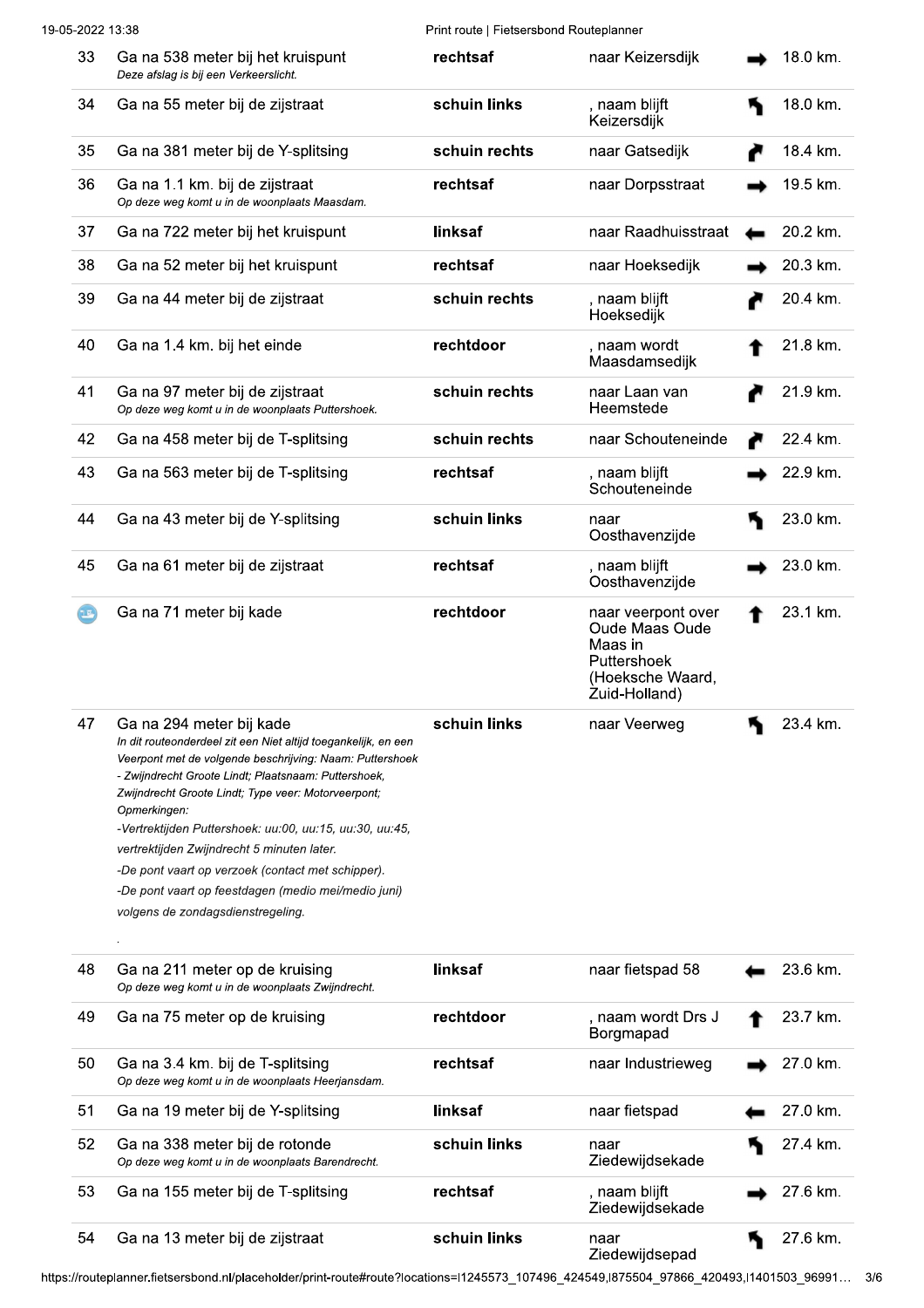Print route | Fietsersbond Routeplanner

| 55 | Ga na 929 meter bij de T-splitsing                                                                                            | rechtsaf      | naar Leedepad                    | 28.6 km. |
|----|-------------------------------------------------------------------------------------------------------------------------------|---------------|----------------------------------|----------|
| 56 | Ga na 56 meter op de kruising                                                                                                 | rechtdoor     | , naam wordt<br>Ziedewijdsedijk  | 28.6 km. |
| 57 | Ga na 111 meter bij de zijstraat                                                                                              | linksaf       | , naam blijft<br>Ziedewijdsedijk | 28.7 km. |
| 58 | Ga na 7 meter bij de T-splitsing                                                                                              | rechtsaf      | , naam blijft<br>Ziedewijdsedijk | 28.7 km. |
| 59 | Ga na 106 meter bij de zijstraat                                                                                              | linksaf       | naar Boezempad                   | 28.9 km. |
| 60 | Ga na 542 meter bij de zijstraat                                                                                              | rechtsaf      | , naam blijft<br>Boezempad       | 29.4 km. |
| 61 | Ga na 125 meter bij de Y-splitsing                                                                                            | linksaf       | naar Stationsweg                 | 29.5 km. |
| 62 | Ga na 618 meter bij de T-splitsing                                                                                            | rechtsaf      | naar Gebroken<br>Meeldijk        | 30.1 km. |
| 63 | Ga na 142 meter bij de zijstraat                                                                                              | linksaf       | naar Dwarsligger                 | 30.3 km. |
| 64 | Ga na 307 meter bij de rotonde                                                                                                | schuin links  | , naam blijft<br>Dwarsligger     | 30.6 km. |
| 65 | Ga na 123 meter bij het kruispunt                                                                                             | rechtdoor     | , naam wordt<br>Zuideinde        | 30.8 km. |
| 66 | Ga na 478 meter op de kruising                                                                                                | rechtdoor     | , naam wordt Zweth               | 31.2 km. |
| 67 | Ga na 93 meter bij het einde                                                                                                  | rechtdoor     | , naam wordt Donk                | 31.3 km. |
| 68 | Ga na 356 meter bij het kruispunt<br>Deze afslag is bij een Verkeerslicht.                                                    | rechtsaf      | naar<br>Dierensteinweg           | 31.7 km. |
| 69 | Ga na 427 meter bij het kruispunt<br>Deze afslag is bij een Verkeerslicht. Op deze weg komt u in<br>de woonplaats Ridderkerk. | rechtdoor     | , naam wordt<br>Verbindingsweg   | 32.2 km. |
| 70 | Ga na 94 meter bij het kruispunt                                                                                              | schuin rechts | naar Rijksstraatweg              | 32.3 km. |
| 71 | Ga na 1.4 km. bij de rotonde<br>In dit routeonderdeel zit een Paaltje.                                                        | schuin links  | naam blijft<br>Rijksstraatweg    | 33.6 km. |
| 72 | Ga na 392 meter bij de zijstraat                                                                                              | rechtsaf      | , naam blijft<br>Rijksstraatweg  | 34.1 km. |
| 73 | Ga na 11 meter bij de T-splitsing                                                                                             | linksaf       | , naam blijft<br>Rijksstraatweg  | 34.1 km. |
| 74 | Ga na 223 meter bij het kruispunt                                                                                             | schuin rechts | naar Waaldijk                    | 34.4 km. |
| 75 | Ga na 1.1 km. bij het kruispunt                                                                                               | schuin rechts | naar Rijksstraatweg              | 35.5 km. |
| 76 | Ga na 460 meter bij het kruispunt                                                                                             | rechtsaf      | naar Waalweg                     | 35.9 km. |
| 77 | Ga na 209 meter bij de zijstraat                                                                                              | linksaf       | naar fietspad                    | 36.1 km. |
| 78 | Ga na 1.8 km. bij de T-splitsing                                                                                              | linksaf       | naar Waalweg                     | 37.9 km. |
| 79 | Ga na 99 meter bij het kruispunt                                                                                              | rechtsaf      | naar Molenweg                    | 38.0 km. |
| 80 | Ga na 826 meter op de kruising<br>Op deze weg komt u in de woonplaats Heerjansdam.                                            | linksaf       | naar Molenwei                    | 38.9 km. |
| 81 | Ga na 1.5 km. bij de T-splitsing                                                                                              | linksaf       | naar Develweg                    | 40.4 km. |
| 82 | Ga na 523 meter bij het einde                                                                                                 | rechtdoor     | , naam wordt<br>Groenesteeg      | 40.9 km. |
| 83 | Ga na 65 meter bij de zijstraat<br>Op deze weg komt u in de woonplaats Zwijndrecht.                                           | rechtsaf      | naar Kijfhoek                    | 41.0 km. |
| 84 | Ga na 696 meter bij de zijstraat                                                                                              | rechtdoor     | , naam wordt                     | 41.7 km. |

https://routeplanner.fietsersbond.nl/placeholder/print-route#route?locations=l1245573\_107496\_424549,l875504\_97866\_420493,l1401503\_96991... 4/6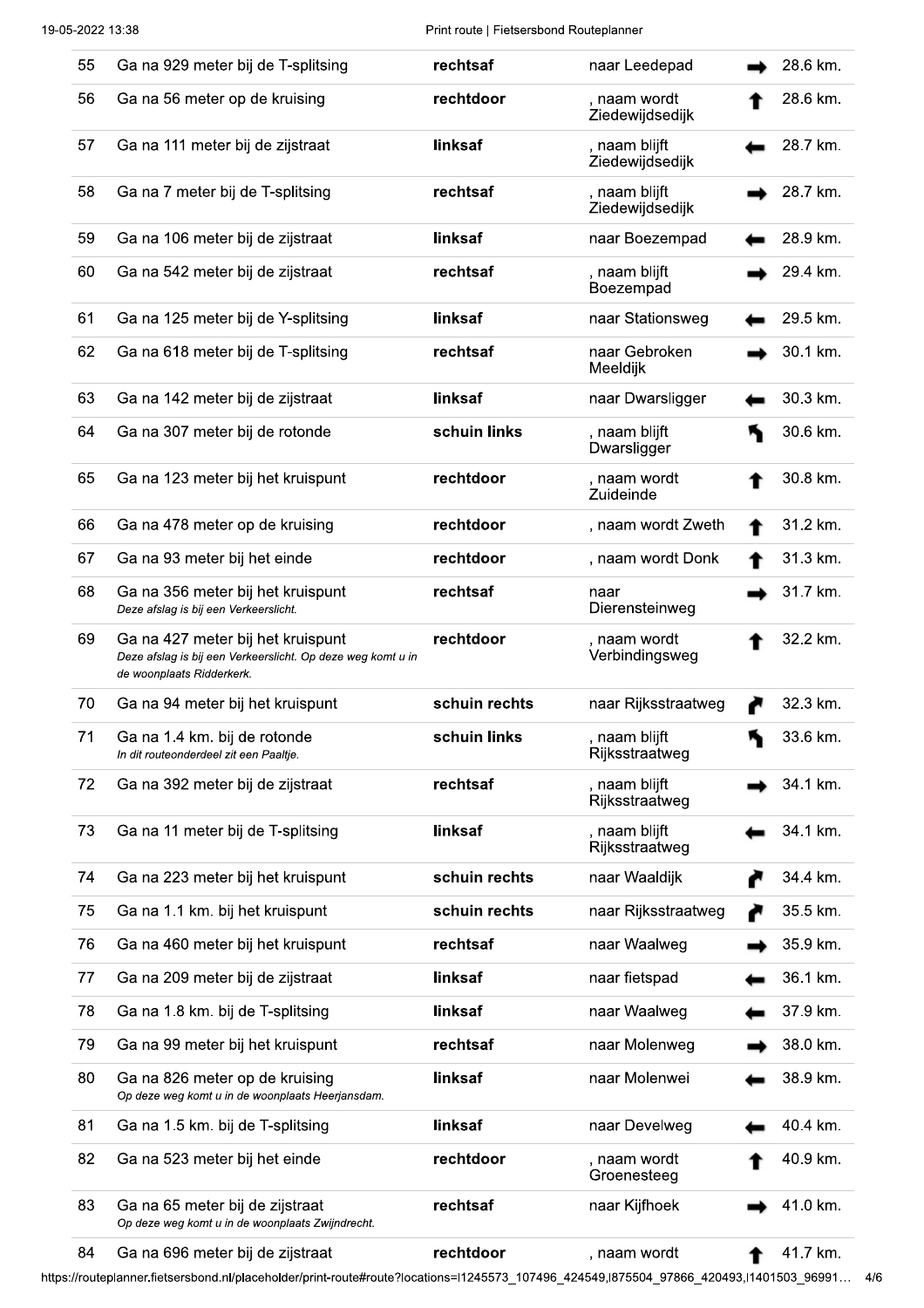#### Print route | Fietsersbond Routeplanner

|                            |                                                                                                                                                                                                                                                                                                                                                                                                                                                                                                                                                                                                                                               |               | Fietspad 69                                                                                                        |          |
|----------------------------|-----------------------------------------------------------------------------------------------------------------------------------------------------------------------------------------------------------------------------------------------------------------------------------------------------------------------------------------------------------------------------------------------------------------------------------------------------------------------------------------------------------------------------------------------------------------------------------------------------------------------------------------------|---------------|--------------------------------------------------------------------------------------------------------------------|----------|
| 85                         | Ga na 849 meter bij de Y-splitsing                                                                                                                                                                                                                                                                                                                                                                                                                                                                                                                                                                                                            | schuin links  | naar Molenvliet                                                                                                    | 42.5 km. |
| 86                         | Ga na 121 meter bij het kruispunt                                                                                                                                                                                                                                                                                                                                                                                                                                                                                                                                                                                                             | linksaf       | , naam blijft<br>Molenvliet                                                                                        | 42.6 km. |
| 87                         | Ga na 1.2 km. bij het kruispunt                                                                                                                                                                                                                                                                                                                                                                                                                                                                                                                                                                                                               | schuin rechts | naar Develsingel                                                                                                   | 43.8 km. |
| 88                         | Ga na 62 meter bij het kruispunt                                                                                                                                                                                                                                                                                                                                                                                                                                                                                                                                                                                                              | scherp links  | naar<br>Pietermantunnel                                                                                            | 43.8 km. |
| 89                         | Ga na 396 meter bij het kruispunt                                                                                                                                                                                                                                                                                                                                                                                                                                                                                                                                                                                                             | schuin rechts | naar Jeroen<br><b>Boschlaan</b>                                                                                    | 44.3 km. |
| 90                         | Ga na 983 meter bij de Y-splitsing                                                                                                                                                                                                                                                                                                                                                                                                                                                                                                                                                                                                            | linksaf       | naar<br>Rembrandtstraat                                                                                            | 45.3 km. |
| 91                         | Ga na 65 meter bij de zijstraat                                                                                                                                                                                                                                                                                                                                                                                                                                                                                                                                                                                                               | rechtsaf      | naar Jan<br>Steenstraat                                                                                            | 45.3 km. |
| 92                         | Ga na 112 meter na de oversteek<br>Deze afslag is bij een Verkeerslicht. In dit routeonderdeel zit<br>een Paaltje.                                                                                                                                                                                                                                                                                                                                                                                                                                                                                                                            | rechtdoor     | , naam wordt<br>Stationsweg                                                                                        | 45.5 km. |
| 93                         | Ga na 315 meter bij het kruispunt<br>Deze afslag is bij een Verkeerslicht.                                                                                                                                                                                                                                                                                                                                                                                                                                                                                                                                                                    | schuin links  | , naam blijft<br>Stationsweg                                                                                       | 45.8 km. |
| 94                         | Ga na 139 meter bij de rotonde                                                                                                                                                                                                                                                                                                                                                                                                                                                                                                                                                                                                                | schuin links  | naar Ringdijk                                                                                                      | 46.0 km. |
| 95                         | Ga na 881 meter op de kruising                                                                                                                                                                                                                                                                                                                                                                                                                                                                                                                                                                                                                | rechtsaf      | naar Veerplein                                                                                                     | 46.9 km. |
| 96                         | Ga na 85 meter bij de Y-splitsing                                                                                                                                                                                                                                                                                                                                                                                                                                                                                                                                                                                                             | schuin links  | naar Zomerlust                                                                                                     | 47.0 km. |
| 97                         | Ga na 19 meter bij de Y-splitsing<br>Deze afslag is bij een weg met de volgende beschrijving:<br>veersteiger.                                                                                                                                                                                                                                                                                                                                                                                                                                                                                                                                 | schuin rechts | naar steiger                                                                                                       | 47.0 km. |
|                            |                                                                                                                                                                                                                                                                                                                                                                                                                                                                                                                                                                                                                                               |               |                                                                                                                    |          |
| $\left( \mathbf{r}\right)$ | Ga na 58 meter bij kade<br>Dit routeonderdeel is niet altijd toegankelijk; . In dit<br>routeonderdeel zit een Niet altijd toegankelijk.                                                                                                                                                                                                                                                                                                                                                                                                                                                                                                       | linksaf       | naar veerpont over<br>Beneden Merwede<br><b>Beneden Merwede</b><br>in Zwijndrecht<br>(Dordrecht, Zuid-<br>Holland) | 47.1 km. |
| 99                         | Ga na 1.3 km. bij kade<br>In dit routeonderdeel zit een Niet altijd toegankelijk, en een<br>Veerpont met de volgende beschrijving: Naam: Zwijndrecht<br>- Dordrecht - Papendrecht; Plaatsnaam: Dordrecht,<br>Papendrecht, Zwijndrecht; Informatie: 0800-0232545 (Blue<br>Amigo Waterbus); Type veer: Catamaran; Opmerkingen:<br>Waterbus lijn 22<br>Vaart 4x per uur<br>Aanlegplaatsen 01/01-31/3 en 01/10-31/12 Dordrecht<br>Hooikade, Zwijndrecht Veerplein, Dordrecht<br>Merwedekade en Papendrecht Veerdam<br>Aanlegplaatsen 01/04-30/09: Zwijndrecht Veerplein,<br>Dordrecht Merwedekade en Papendrecht Veerdam<br>Fiets mag gratis mee. | schuin links  | naar steiger                                                                                                       | 48.3 km. |
| 100                        | Ga na 83 meter bij het einde<br>Op deze weg komt u in de woonplaats Dordrecht. In dit<br>routeonderdeel zit een Negeren in lijst afwijkingen LF.                                                                                                                                                                                                                                                                                                                                                                                                                                                                                              | schuin links  | naar Otto Dickeplein                                                                                               | 48.4 km. |
| 101                        | Ga na 26 meter bij de T-splitsing<br>In dit routeonderdeel zit een Negeren in lijst afwijkingen LF.                                                                                                                                                                                                                                                                                                                                                                                                                                                                                                                                           | schuin links  | , naam blijft Otto<br>Dickeplein                                                                                   | 48.5 km. |
| 102                        | Ga na 27 meter bij de zijstraat                                                                                                                                                                                                                                                                                                                                                                                                                                                                                                                                                                                                               | schuin links  | naar Noorderhoofd                                                                                                  | 48.5 km. |

https://routeplanner.fietsersbond.nl/placeholder/print-route#route?locations=l1245573\_107496\_424549,l875504\_97866\_420493,l1401503\_96991... 5/6